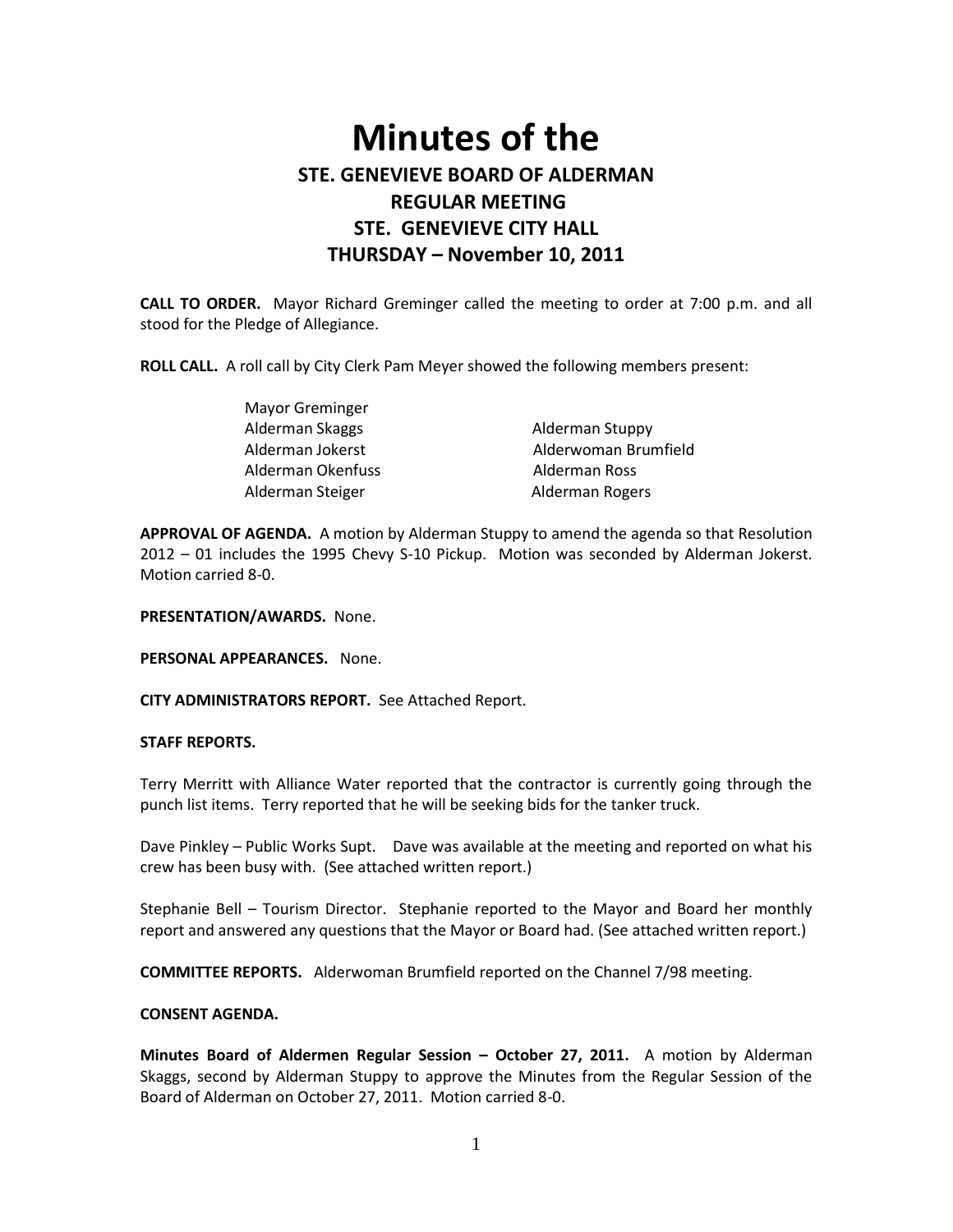**RESOLUTION 2012-01. A RESOLUTION AUTHORIZING THE 2000 BUICK REGAL, 1997 CROWN VICTORIA, and 1995 Chevy S-10 BE DECLARED SURPLUS PROPERTY AND PROVIDING FURTHER AUTHORITY**. A motion by Alderman Rogers, second by Alderman Skaggs to approve Resolution 2012-01. Motion carried 8-0.

**RESOLUTION 2012-02. A RESOLUTION OF THE CITY OF STE. GENEVIEVE, MISSOURI STATING INTENT TO APPLY FOR A 2012 MISSOURI DEPARTMENT OF CONSERVATION (MDC) GRANT IN THE AMOUNT OF \$1,100.00 FOR THE STE. GENEVIEVE FIRE DEPARTMENT.** A motion by Alderman Rogers, second by Alderman Steiger to approve Resolution 2012-02. Motion carried 8-0.

## **OLD BUSINESS**

**BILL NO. 3829. AN ORDINANCE CALLING FOR THE GENERAL ELECTION OF OFFICERS OF THE CITY OF STE. GENEVIEVE, MISSOURI TO BE HELD APRIL 3, 2012 AND PROVIDING NOTICE TO THE GENERAL PUBLIC. 2nd READING.** A motion by Alderwoman Brumfield, second by Alderman Skaggs, Bill No. 3829 was placed on its second and final reading, read by title only, considered and passed by a roll call vote as follows: Ayes: Alderman Rogers, Alderman Steiger Alderman Skaggs, , Alderman Stuppy, Alderman Jokerst, Alderman Ross, Alderman Okenfuss and Alderwoman Brumfield. Nays: None Motion carried 8-0. Thereupon Bill No. 3829 was declared Ordinance No. 3770 signed by the Mayor and attested by the City Clerk.

## **NEW BUSINESS.**

**BILL NO. 3830. AN ORDINANCE AUTHORIZING THE MAYOR TO ENTER INTO A CONTRACT WITH SCRUBBY, INC. OF ST. LOUIS, MISSOURI TO PERFORM THE POWER SWEEP/VAC SERVICES**  FOR THE CITY OF STE. GENEVIEVE. 1<sup>st</sup> READING. A motion by Alderman Rogers second by Alderwoman Brumfield, Bill No. 3830 was placed on its first reading, read by title only, considered and passed with a 8-0 vote of the Board of Aldermen. A motion by Alderman Steiger, second by Alderman Okenfuss to proceed with the second and final reading of Bill No. 3830. Motion carried 8-0. A motion by Alderman Rogers, second by Alderman Okenfuss, Bill No. 3830 was placed on its second and final reading, read by title only, considered and passed by a roll call vote as follows: Ayes: Alderman Skaggs, Alderman Rogers, Alderman Steiger Alderman Stuppy, Alderman Jokerst, Alderman Ross, Alderman Okenfuss and Alderwoman Brumfield. Nays: None Motion carried 8-0. Thereupon Bill No. 3830 was declared Ordinance No. 3771 signed by the Mayor and attested by the City Clerk.

**PUBLIC COMMENTS** – Mr. Bill Fischer addressed the Mayor and Board of Aldermen on his concern with the City of Ste. Genevieve Ordinance that holds the property owners responsible for the water/sewer bill when their tenant moves out and leaves a balance on the water/sewer bill. He stated that he feels this is unfair and unethical and would like the Aldermen to consider changing this policy.